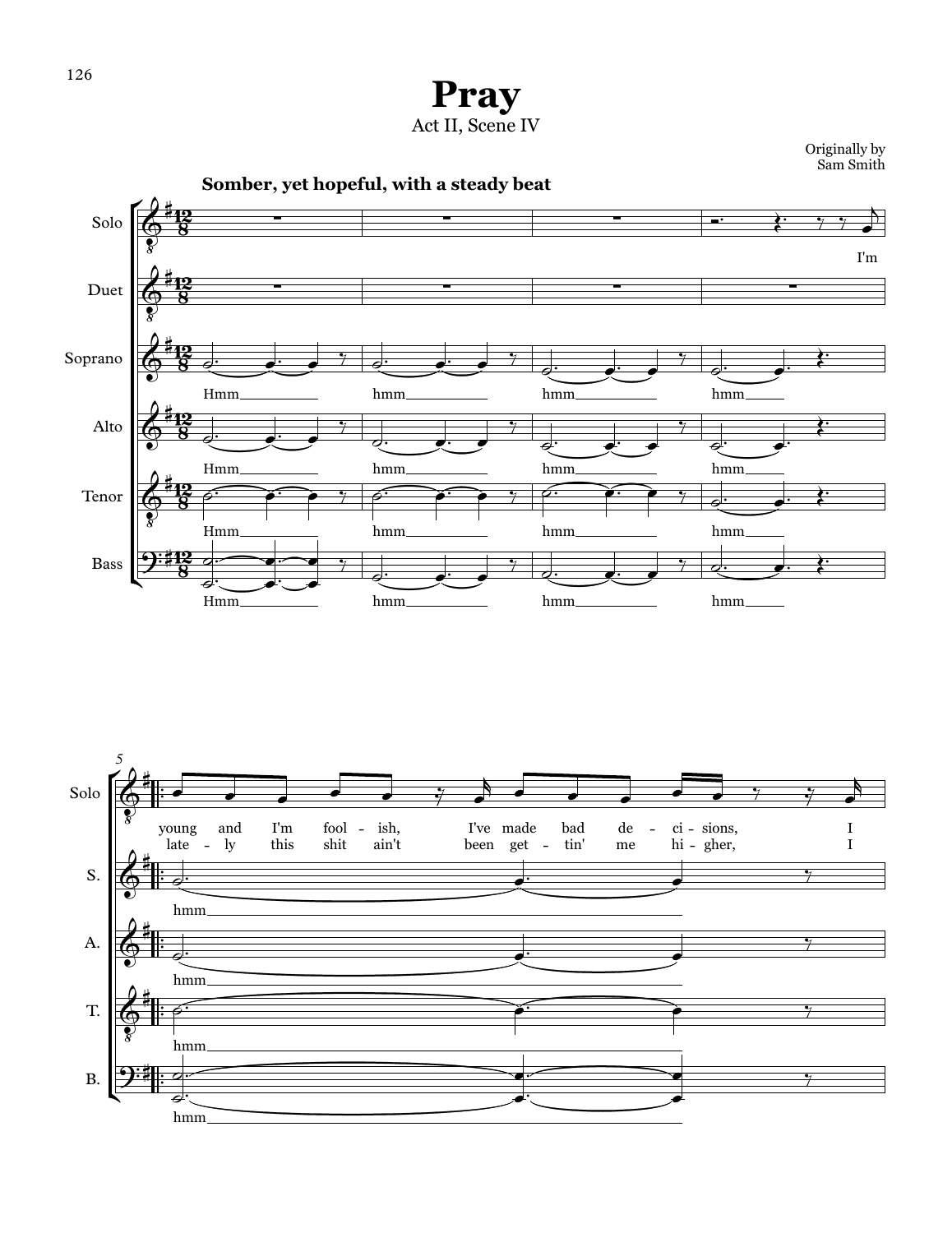

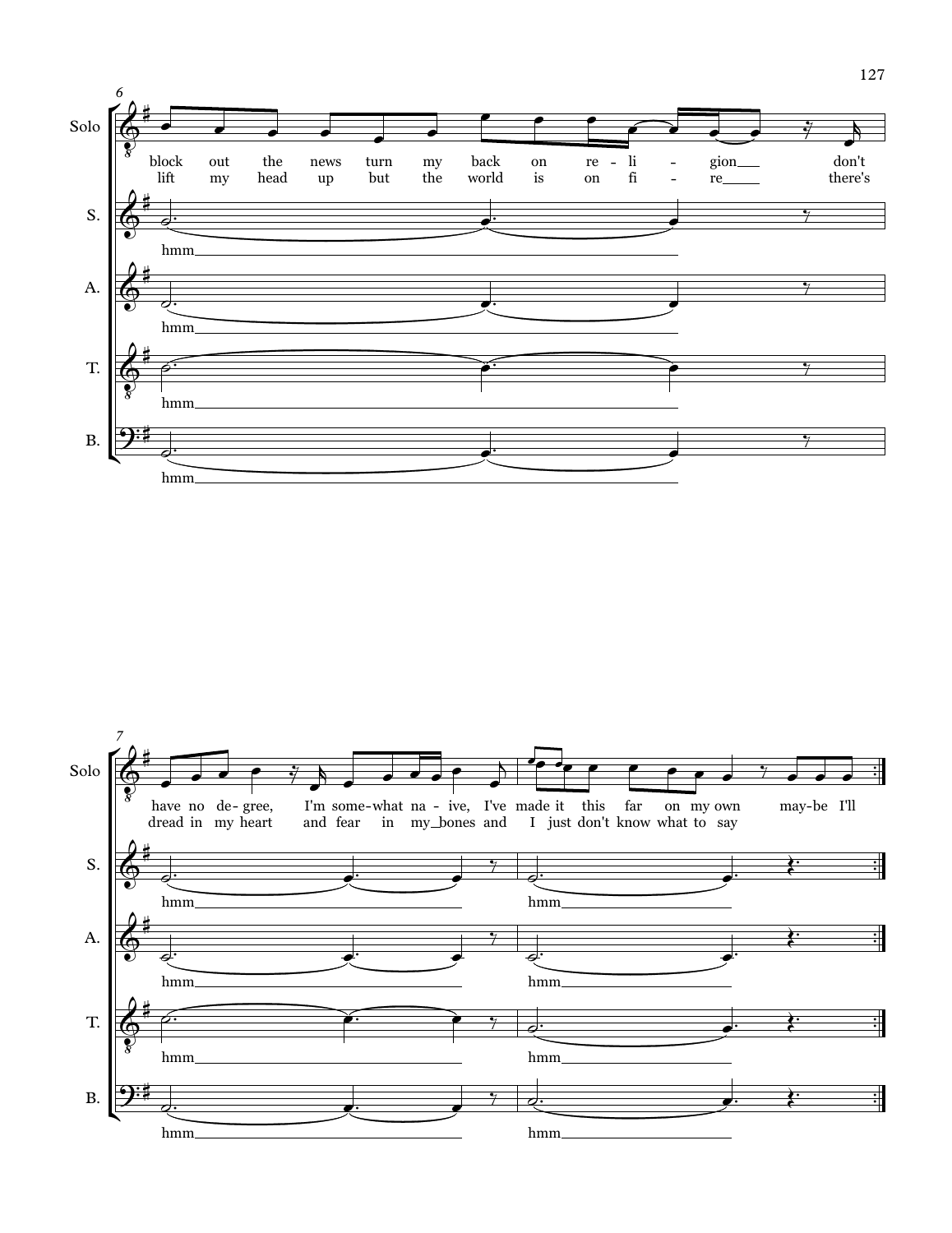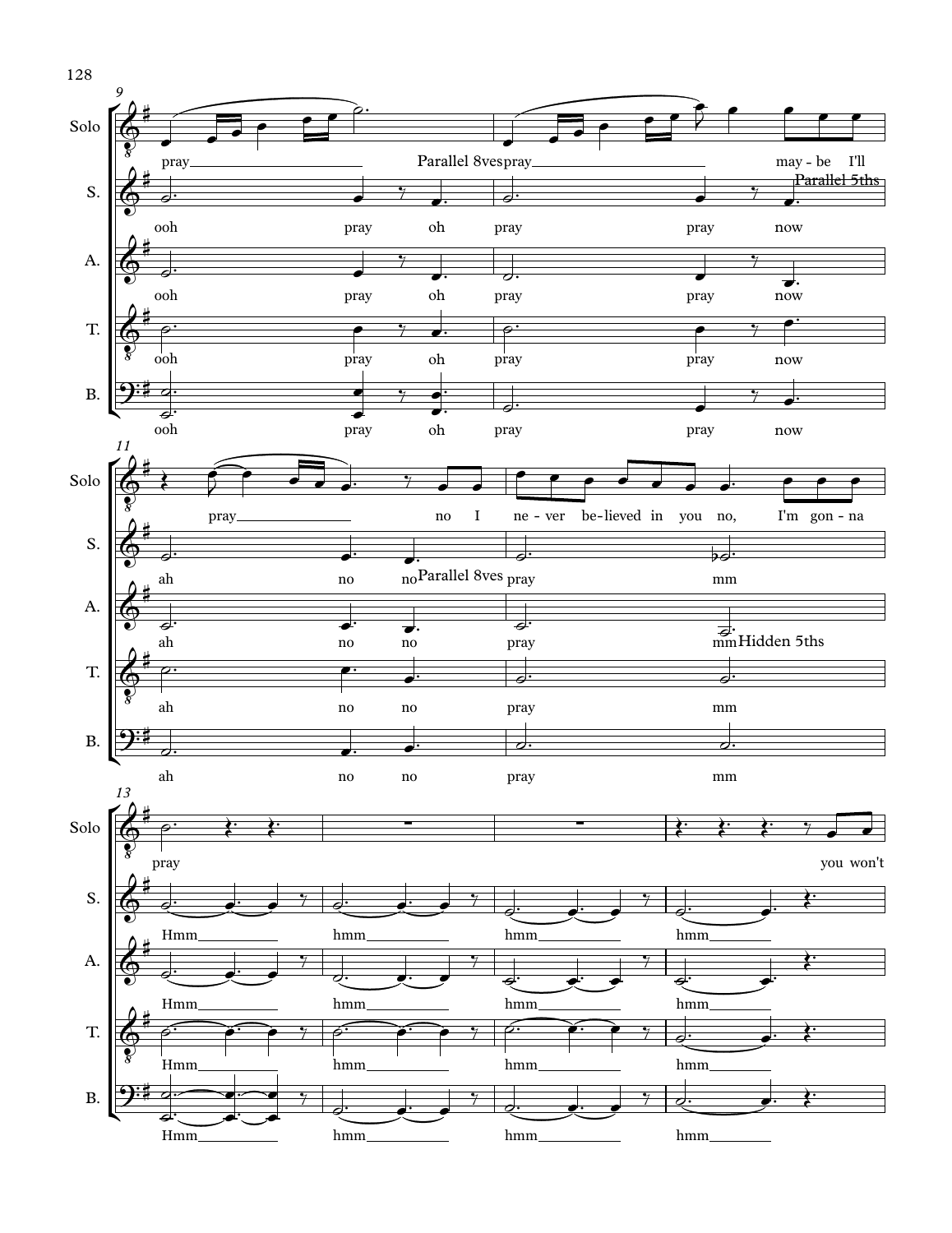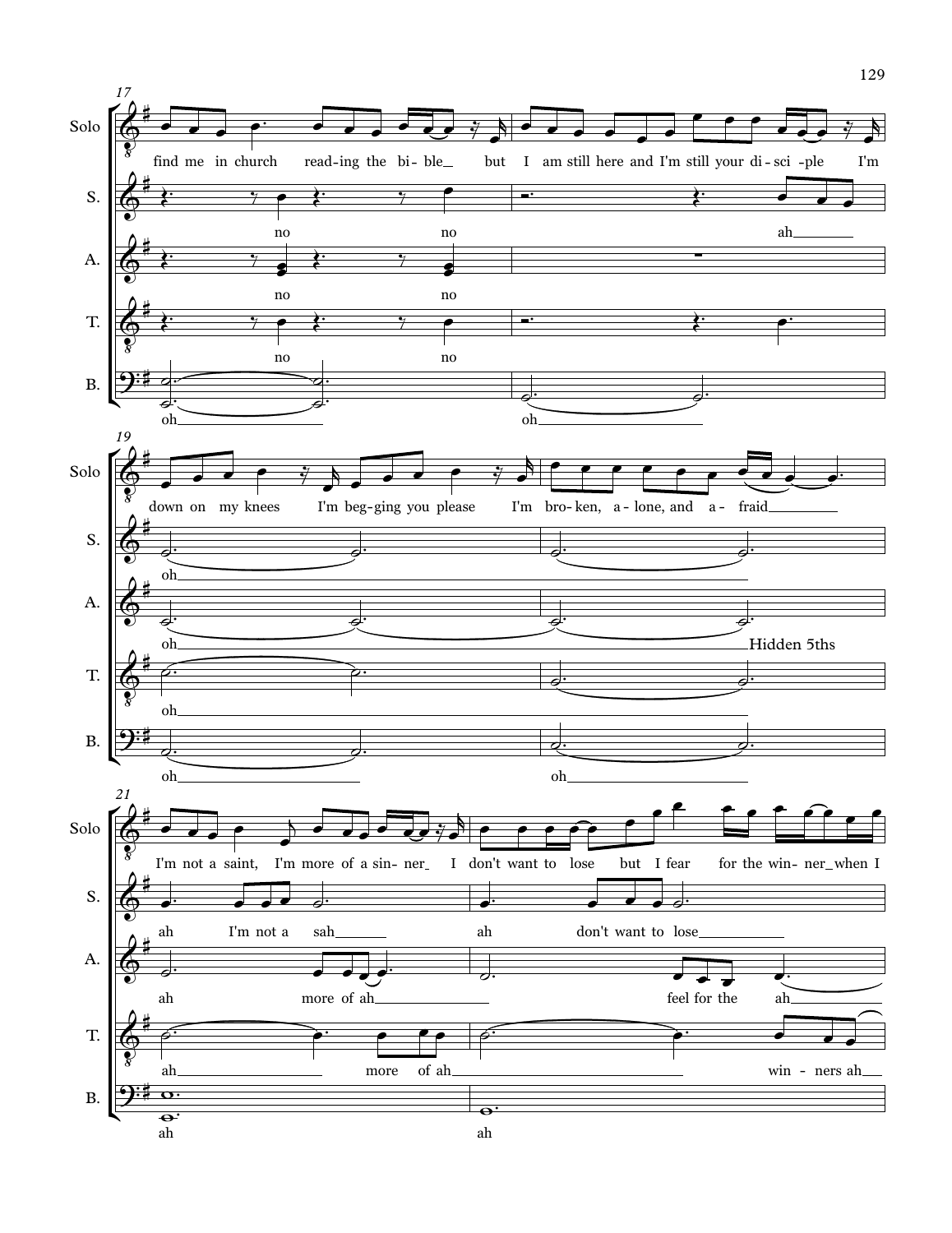

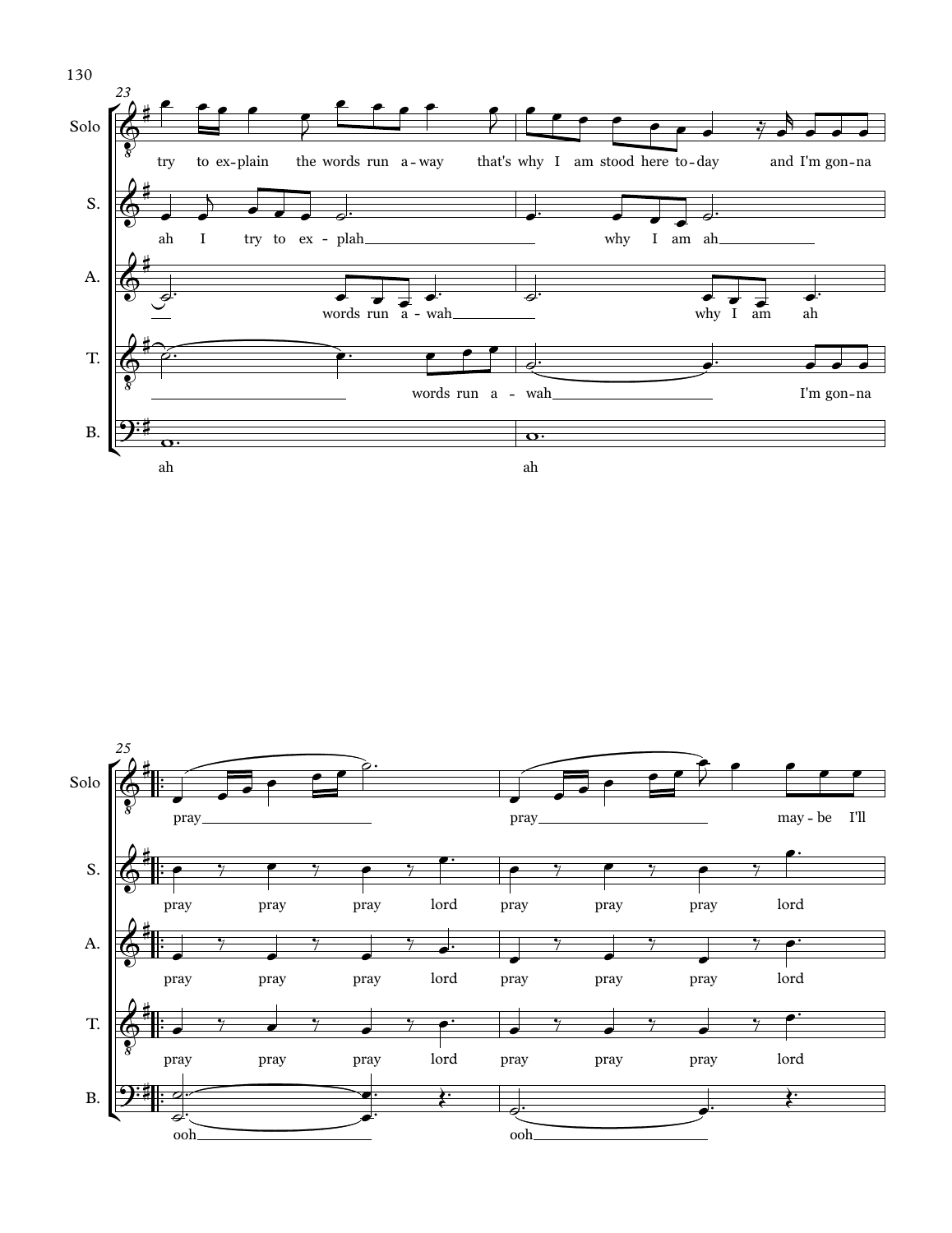



131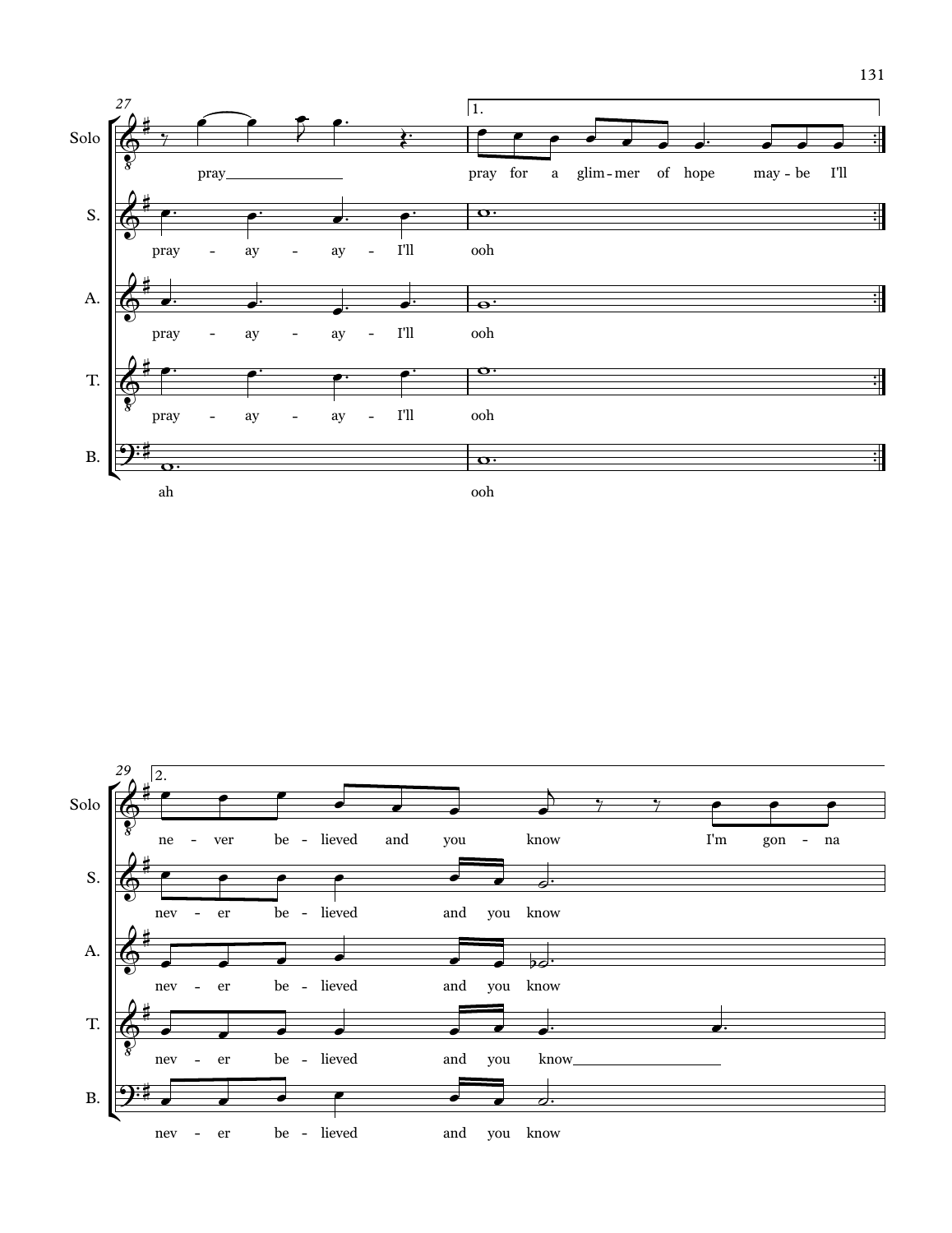

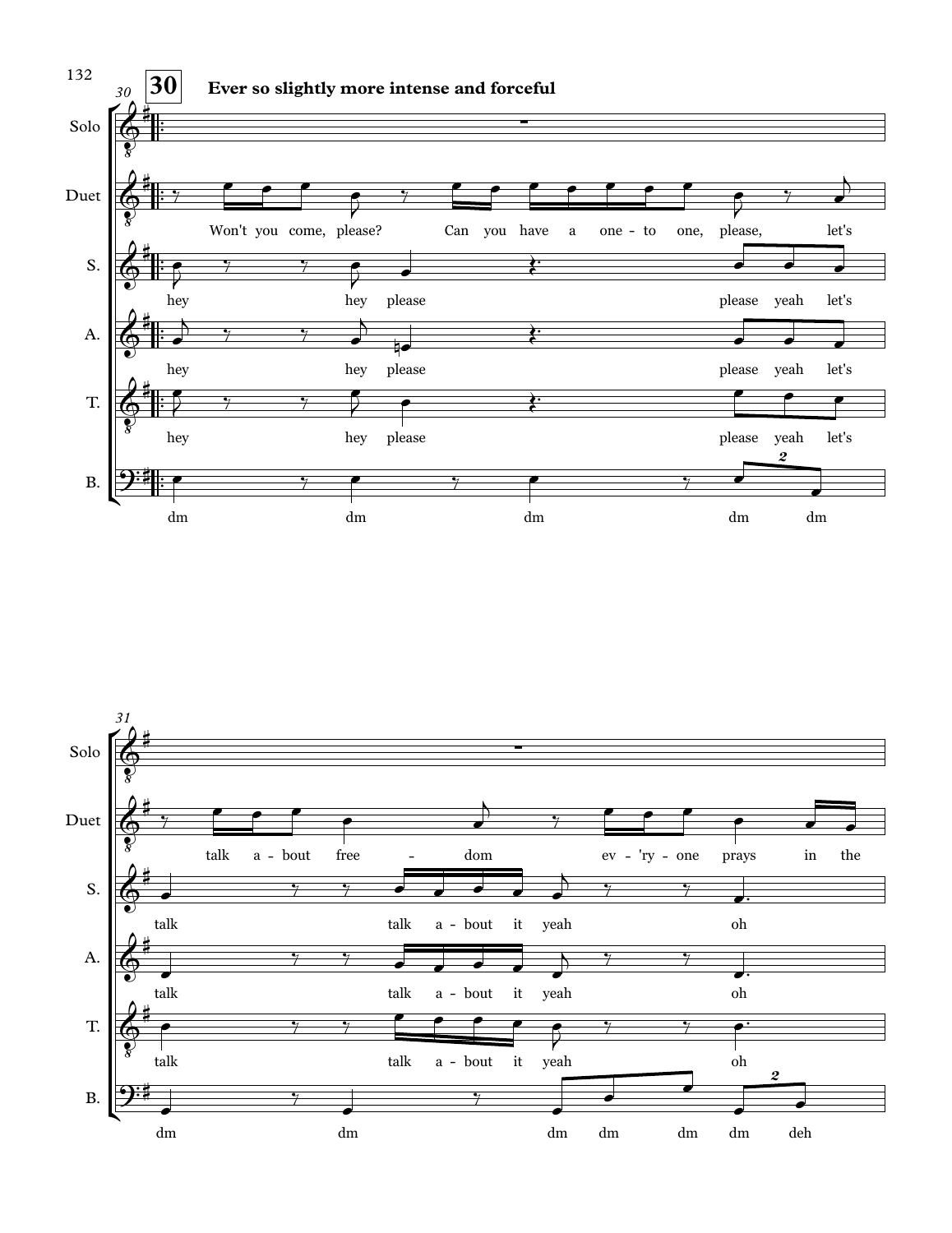

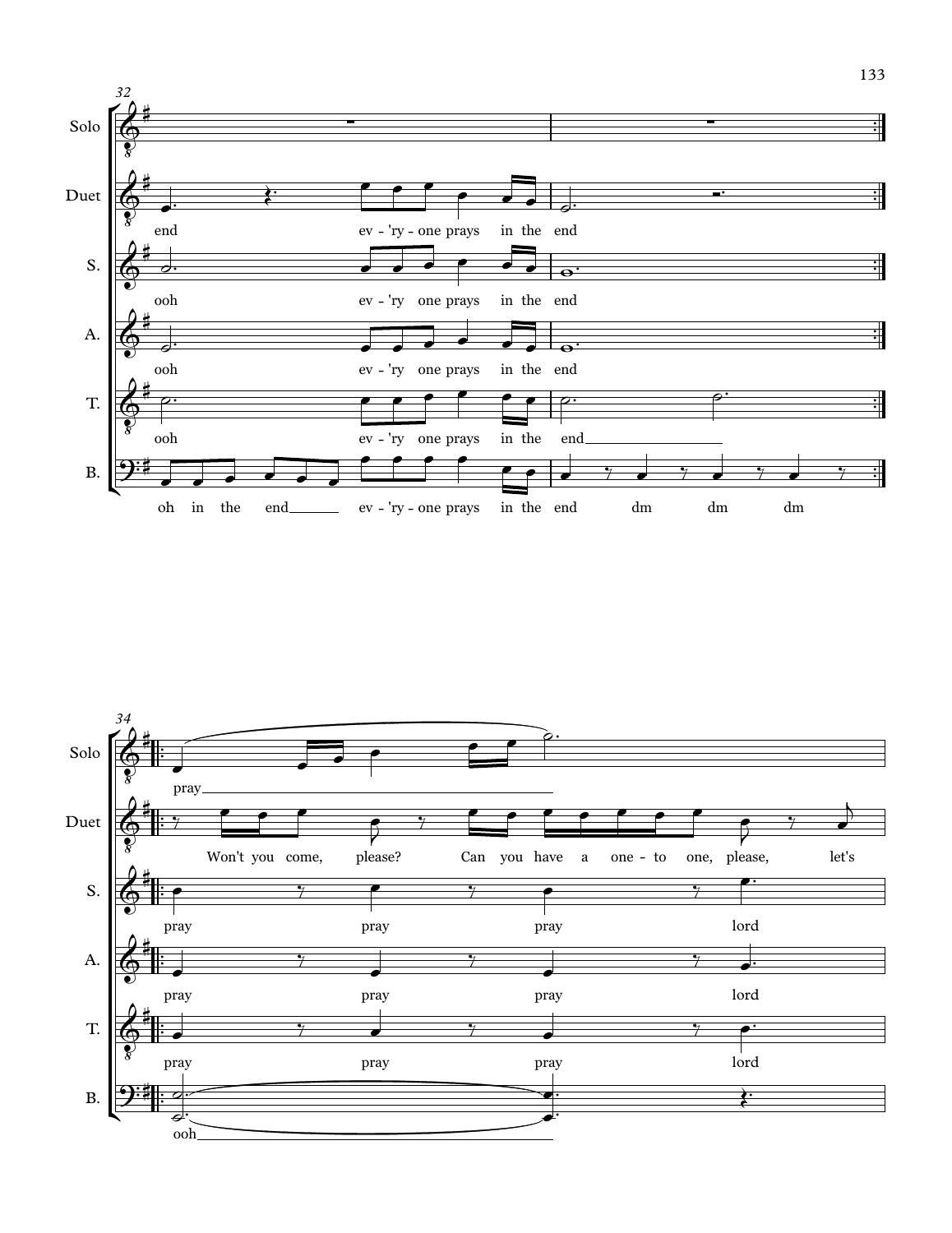